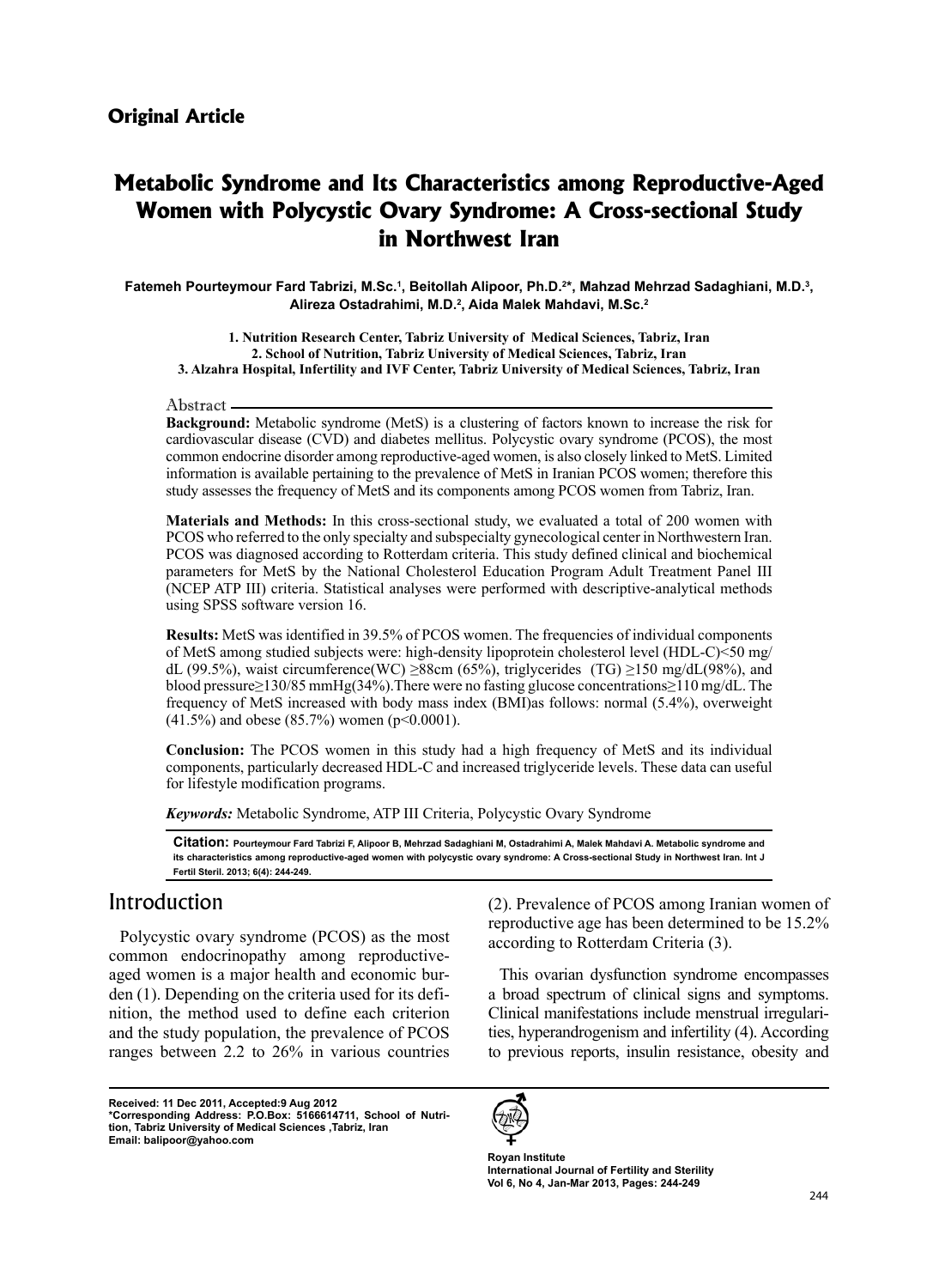sociated with PCOS  $(5)$ . These disorders are also the dyslipidemia have commonly been described as asfeatures of the so-called metabolic syndrome (MetS) bances defined by the World Health Organization, or syndrome X, another cluster of endocrine disturthe National Cholesterol Education Program Adult tional Diabetes Federation (IDF) guidelines (6). Treatment Panel III (NCEP ATP III) and the Interna-

sure. Insulin resistance, as a major defect in MetS, cose levels, abdominal obesity and high blood prestors, including dyslipidemia, impaired fasting glu-MetS is a combination of cardiovascular risk facexisting abnormalities  $(7)$ . Since the anthropometric appears to be a common linkage between these coand metabolic abnormalities found in PCOS overlap cal and laboratory information that are grouped into mendous interest. Diagnosis of MetS requires cliniing MetS in women with PCOS has generated trewith the components of MetS  $(8,9)$ , the issue regardcriteria. However, each institute defines the cut-off for each criterion differently. Such difference would affect the prevalence of MetS, even within the same population (10). Recent studies have found a much higher prevalence of MetS in women with PCOS than in those without PCOS  $(8,11,12)$ . According to estimates based on the US population, the prevalence of MetS in women with PCOS is approximately 43 to  $46\%$  (13-15). Within this context, limited data are ponents in Iranian women with PCOS, particularly available regard the prevalence of MetS and its comin Tabriz, a city in Northwestern Iran. The present study aims to determine the frequency of MetS and its individual components according to NCEP ATPIII  $c$ riteria (16) among reproductive-aged PCOS women in Tabriz, Northwestern Iran.

## Materials and Methods

### *Study design and subjects*

This cross-sectional study was conducted on 200 women aged 20-40 years old who were diagnosed dam criteria  $(17)$  with the presence of at least two of with PCOS by a gynecologist, according to Rottergo- or anovulation (characterized by oligomenorrhea the three following features: polycystic ovaries, olior amenorrhea), hyperandrogenism (clinical and/ or biochemical features) and the exclusion of other disorders such as nonclassical congenital adrenal hy-

perplasia, thyroid dysfunction, and hyperprolactine-<br>mia. Other exclusionary criteria were unresolved e preplasia, thyroid dysfunction, and hyperprolaction and beat confined and the measure of meak comparison and a stend or meak comparison and meak comparison and meak comparison and meak comparison and meak control contr tion. The use of medications known or suspected to medical conditions such as renal or hepatic dysfuncaffect reproductive or metabolic function such as hormonal medications, statins, thiazolidinediones,  $t$ amin and mineral supplements within  $60$  days of corticosteroids, anti-obesity drugs, metformin, vistudy entry was prohibited. Volunteers were selected at Al-Zahra University Hospital from 2008 to 2010. All subjects in the study period were evaluated in the study census. Patients were referred to this hospital ses. Al-Zahra University Hospital, located in Tabriz, for treatment for infertility and irregularity of menis the only specialty and subspecialty Gynecological Center in Northwestern Iran. This facility provides secondary and tertiary care for patients. This study was approved by the Institutional Review Board and Ethical Committee of Tabriz University of Medical Sciences, Iran (5/4/2484) and written informed consent was obtained from the subjects.

MetS was defined using the definition of the NCEP lowing abnormalities: waist circumference  $WC$  $\geq$ 88  $ATPIII(16)$  with the presence of three or more of the folcm; fasting serum glucose of at least  $110 \text{ mg/dL}$ ; fasting serum triglycerides (TG) $\geq$ 150 mg/dL; serum high-density lipoprotein cholesterol (HDL-C)<50 jects underwent a clinical examination where body mg/dL, and blood pressure  $\geq$ 130/85 mm Hg. All subweight, height, waist and hip circumferences, and blood pressure were measured.

#### *Anthropometric measurements and blood pressure*

na, Italy), with the participants barefoot and wearing ing a calibrated Seca Scale (SECA 707; HH, Mode-Body weight was measured to the nearest  $0.1$  kg uslight clothing. Standing height was measured to the nearest 0.1 cm using a mounted tape. The participants were barefoot with arms hanging freely at their sides. Body mass index (BMI) was calculated as weight in kilograms divided by the square of height in meters  $(kg/m<sup>2</sup>)$ . According to the World Health Organization categories, persons who have a BMI between 25.0 and 29.9 are classified as overweight and those who have a BMI of 30.0 or higher are classified as obese rowest level over light clothing with a precision of  $(18)$ . Waist circumference was measured at the nar- $0.1$  cm using an unstretched tape measure, without any pressure to body surface. Hip circumference was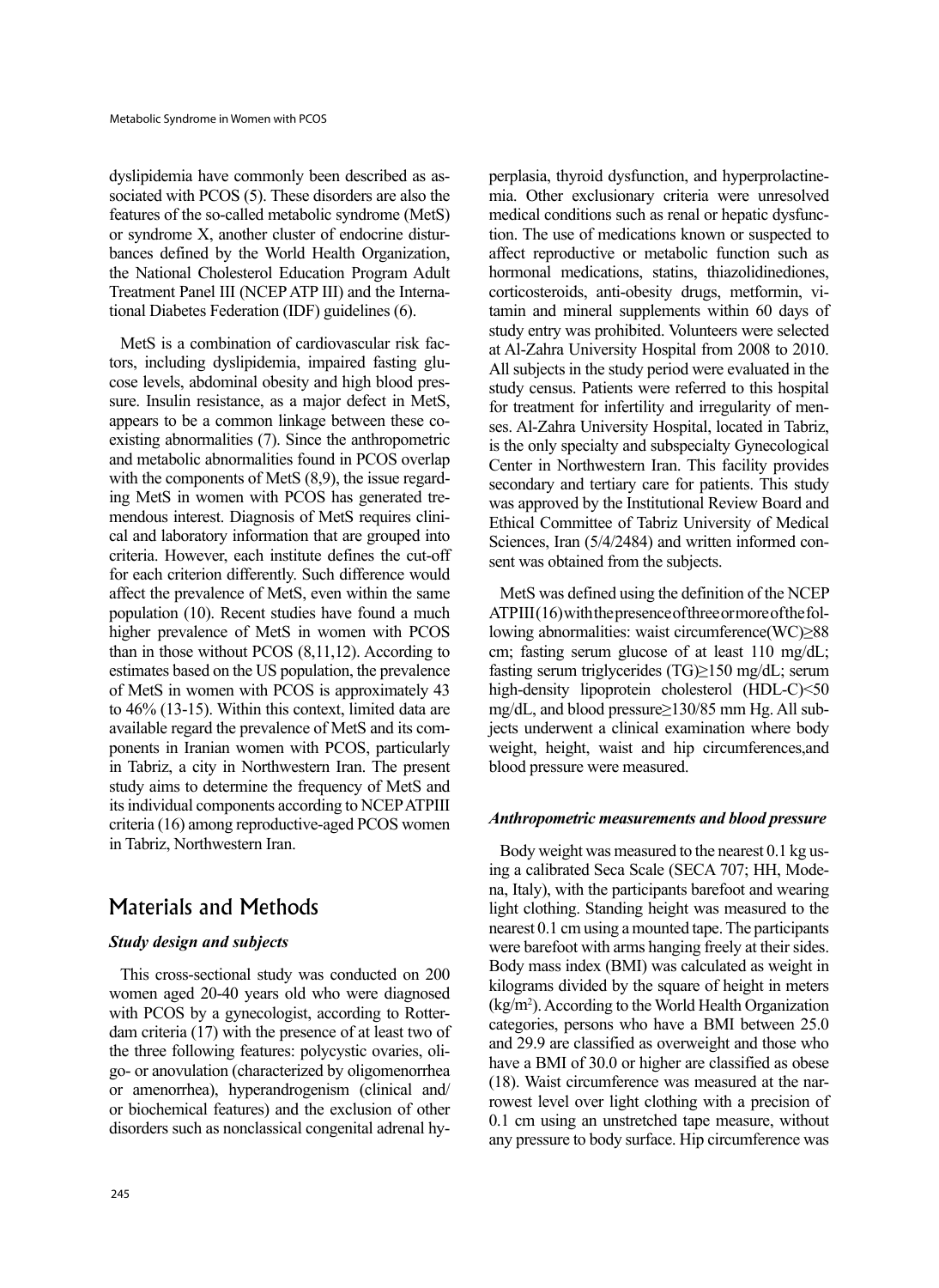determined as the maximum value over the buttocks. In order to calculate the waist/hip ratio, we divided the WC by the hip circumference.

Systolic and diastolic blood pressures (SBP and DBP) were measured twice in the right arm in a sitting position after a 10 minute rest period, using a mercury sphygmomanometer the average of the two measurements was used for analysis.

#### *Laboratory* measurements

Blood samples were collected after a 12-hour overnight fast. Serum glucose was measured by ing commercially available enzymatic reagents tal cholesterol and TG were determined by usan enzymatic colorimetric method. Serum to-(Pars Azmoon, Tehran, Iran) adapted to an au-<br>toanalyzer (model Alcyon 300 Abbott, USA and Germany). High-density lipoprotein cholesterol  $besterol$  (LDL-C) was indirectly measured by photungstic acids. Low-density lipoprotein chopoprotein B-containing lipoproteins with phoswas determined after precipitation of the apoliusing the Friedewald formula (LDL=total cho-<br>lesterol - HDL - TG/5).

#### *Statistical* analysis

vey. Continuous variables were presented as mean All data were collected in a cross-sectional surand standard deviation (SD), while categorical variables were presented as frequency (number) and percentage. Trend chi-square analysis was used for comparison of categorical variables and percentages of study variables among BMI and age categories.  $P<0.05$  was considered significant. Statistical analysis was performed with SPSS soft-<br>ware version 16.0.

### Results

In this study patients' mean  $\pm$  SD for age was  $26.18 \pm 4.27$  years, BMI was  $27.12 \pm 2.34$ kg/m<sup>2</sup> lence for overweight was  $71\%$  (142 out of 200) and WC was  $91.08 \pm 8.5$  cm. The overall prevawhereas obese patients comprised  $10.5\%$  (21 out of  $200$  of the study population. The frequency of MetS as determined by NCEP ATP III was 39.5%

 $(79/200)$ . A considerable proportion  $(96.7%)$  of teria whereas  $3.3\%$  (4/121) fulfilled one criteria women without MetS  $(n=121)$  fulfilled two crifor MetS. Approximately 70% of patients with MetS had three criteria and 30% had four MetS .criteria

*Table 1: Age-stratified frequency of metabolic syndrome (MetS)* in women with PCOS

| Age(Y)                     | $20 - 26$ | 27-33                                       | 34-40 | Total N $(%)$ |
|----------------------------|-----------|---------------------------------------------|-------|---------------|
| <b>MetS</b><br>N(%         |           | $10(12.6)$ $30(49.1)$ $39(65.0)$ $79(39.5)$ |       |               |
| <b>Non-MetS</b><br>$N(\%)$ |           | $69(87.4)$ 31(50.8) 21(35.0)                |       | 121(60.5)     |

*Frequency of MetS differed across age groups (trend Chi-square test; p=0.03).* 

According to table 1, the frequency of MetS increased with age, from  $12.6\%$  in women aged  $20-26$  years to  $65.0\%$  in those aged 34-40 years cantly associated with BMI  $(p< 0.0001$ ; Table 2).  $(p=0.03)$ . The frequency of MetS was also signifi-

weight and obese women had a 7.7-fold and 16-Compared with the normal BMI group, overfold increased risk for MetS, respectively. High WC and high blood pressure were also more prevalent in the overweight and obese groups  $(p<0.0001)$ . The most prevalent isolated abnormality of MetS in women with PCOS was a HDL-C level below  $50 \text{ mg/dLwhich was observed in } 99.5\%$  (199 out of 200) subjects. Other abnormalities included tension in  $34\%$  (68 out of 200). There were no creased WC in  $65\%$  (130 out of 200) and hyperincreased serum TG in 98% (196 out of 200), inelevated fasting glucose concentrations observed  $(Fig1)$ .



*Fig 1: Percentage of metabolic syndrome (MetS) compo-*<br>nents according to NCEP ATP III criteria in women with *PCOS*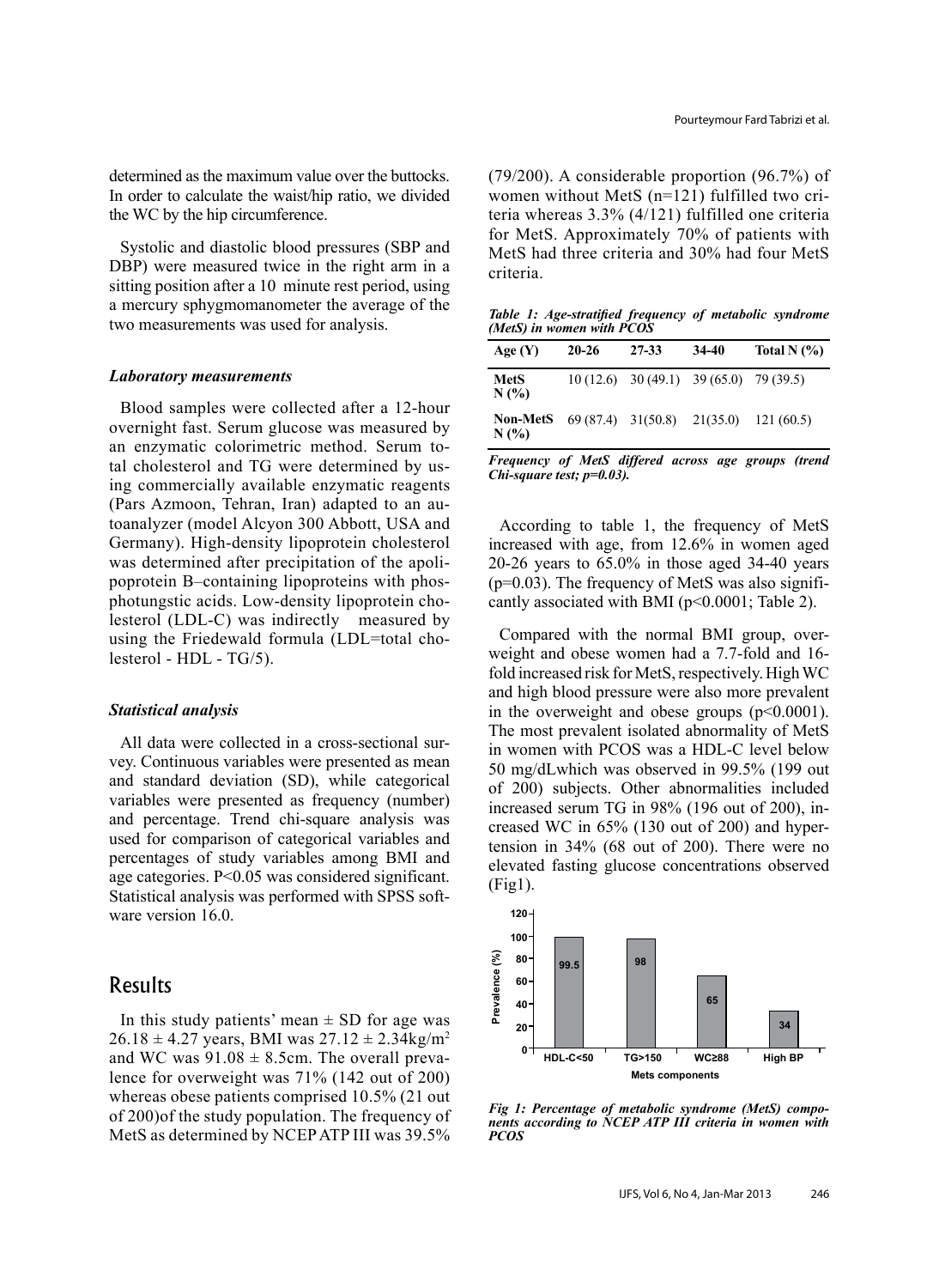|                                     | BMI (kg/m <sup>2</sup> ) |                          |                 |                      |
|-------------------------------------|--------------------------|--------------------------|-----------------|----------------------|
|                                     | $25$<br>$(n=37)$         | $25 - 29.9$<br>$(n=142)$ | >30<br>$(n=21)$ | P value <sup>a</sup> |
| <b>MetS</b>                         | $2(5.4\%)$               | 59 (41.5%)               | 18 (85.7%)      | < 0.0001             |
| <b>High blood pressure</b>          | $0(0\%)$                 | 48 (33.8%)               | $20(95.2\%)$    | < 0.0001             |
| <b>Hypertriglyceridemia</b>         | 33 (89.2%)               | 142 (100%)               | $21(100\%)$     | 0.15                 |
| Low HDL-C                           | 36(97.3%)                | $142(100\%)$             | $21(100\%)$     | 0.19                 |
| <b>Elevated waist circumference</b> | $8(21.6\%)$              | $101(71.1\%)$            | $21(100\%)$     | < 0.0001             |
| <b>Elevated fasting glucose</b>     | $0(0\%)$                 | $0(0\%)$                 | $0(0\%)$        |                      |

*Table 2: Body mass index group-stratified frequency of metabolic syndrome and its components* in women with PCOS

*HDL-C; High-density lipoprotein cholesterol and a; Trend Chi-square test.* 

# **Discussion**

Today, many researches are focused on metabolic complications in the field of PCOS, among women. An economic assessment has reported that 40% of the economic costs of PCOS can be attributed to phasizes the necessity for prevention of long-term type 2 diabetes mellitus in the USA  $(19)$ . This emcomplications through proper screening, diagnosis and intervention. In this regard, we have conducted this study to determine the frequency of MetS in reproductive-aged women with PCOS according to the NCEPATP III definition (16) among PCOS women from Tabriz, Iran. The frequency of MetS in these women was 39.5%. Delavari et al. conducted a national survey in both urban and rural areas of all 30 provinces in Iran. Their study has shown a tion with a higher frequency in women than men prevalence rate of 37.4% for MetS in this popula- $(20)$ . However, in our study the prevalence of MetS in a small number of PCOS patients approximated the results  $(39.5\%)$  of this study that was conducted on a large, general population. Several studies have assessed the prevalence of MetS in women with PCOS. Data regarding the prevalence of MetS in sults vary in studies of different populations. Data Iranian women with PCOS are limited, and the repanah et al. has shown that MetS was not frequent from a case-control study conducted by Hosseinin a sample of PCOS Iranian population compared to healthy controls (21). Research by Mehrabian et ent phenotypic subgroups of Iranian PCOS subject al. showed the overall prevalence of MetS in differaccording to Rotterdam Criteria was  $24.9\%$  (22). ies according to the definition of diagnostic criteria. The prevalence of MetS in a certain population varAccording to the Glueck et al. (13) and Apridonidze tively, both of which were much higher than our can women with PCOS was  $46\%$  and  $43\%$ , respecet al. $(14)$  studies, the prevalence of MetS in Ameristudy. Conversely, Vrbíková et al. (23) did not find a higher prevalence of MetS in Czech women with PCOS even those women had higher BMI, WC, and blood pressure, and lower HDL-cholesterol levels than women without PCOS. In a study of Italian women, Carmina et al. (24) observed that MetS was eral population, however this prevalence was much more frequent in women with PCOS than in the genlower than in the United States. According to their study findings, this lower prevalence of MetS intheir study subjects compared to PCOS women from the US suggested that genetic factors, differences in lifestyle and diet pattern influence the prevalence of MetS in women with PCOS profoundly (24).

In this study, the occurrence of low HDL-C was the most frequent component of MetS in women with PCOS, followed by increased serum TG and increased WC. Similar results have been reported demia is the most common metabolic abnormality in other studies. It has been mentioned that dyslipicording to NCEP criteria  $(14, 25, 26)$ . Importantly, in PCOS, with a prevalence as high as 70% acthe majority of our subjects  $(99.5%)$  had at least atic review of 2192 studies by Moran et al., the sults of Apridonidze et al.  $(14)$ . In a recent systemone MetS abnormality, a finding similar to the refrequency of the different components of MetS in women with PCOS was elevated WC or BMI (11-98%), decreased HDL-C  $(28.6-95%)$ , increased TG  $(5.5-56%)$ , elevated blood pressure  $(7.3-70%)$ and elevated fasting glucose  $(0-43.5\%)$  (27). These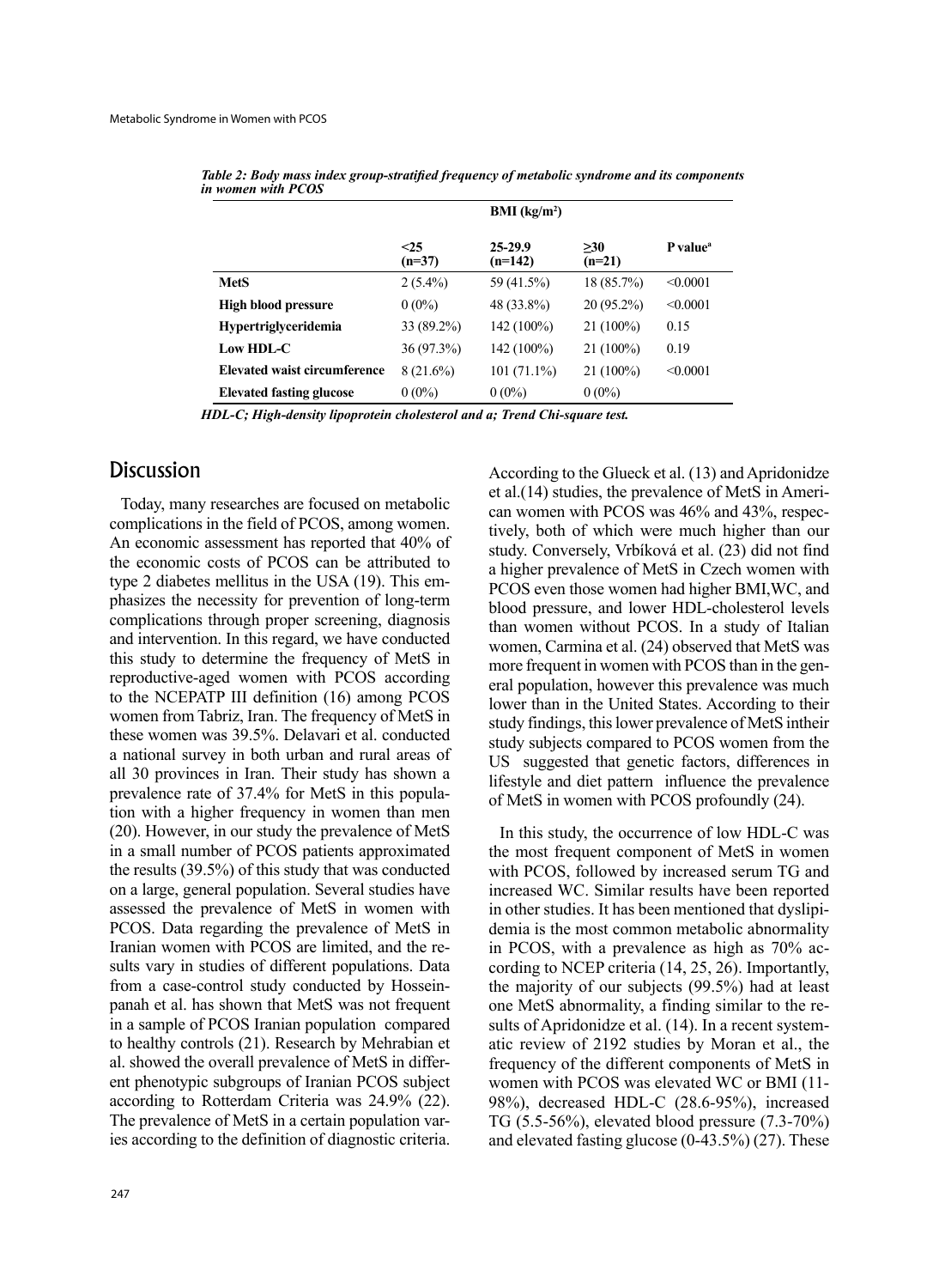quency of the MetS components in PCOS women results supported our study findings on the frealthough our study subjects had higher elevated TG compared to the range of this report's findings. According to the previous case-control study that included 86 women with PCOS between the ages of 18 and 22 years, the prevalence of MetS was  $11\%$ , which supported the idea that the prevalence of MetS in women with PCOS was elevated in all age groups  $(11)$ . However a very resolute finding ent upon age and BMI  $(28, 29)$ . In our study the has been that the prevalence of MetS is dependprevalence of MetS in women with PCOS whose ages ranged from  $20-26$  years was  $12.6\%$ , with a old group and  $65\%$  in the 34 to 40-year-old group. progressive increase to 49.1% in the 27 to 33-year-This finding suggested that the prevalence of MetS in our study subjects was highly age-dependent.

proximately two-fold increase in the prevalence of In the current study we have observed an ap-MetS in obese women with PCOS compared with non-obese women. Since most of the women with fore there is little doubt that adiposity plays an PCOS (38-88%) are overweight or obese, thereimportant role in development and maintenance of PCOS and strongly influences the severity of both its clinical and endocrine characteristics in numerous women  $(30)$ . Obesity appears to be an independent factor for MetS abnormalities; (31, 32) and our results are in accordance with the idea that as BMI increases, the prevalence of high WC ence among the BMI groups, an important finding pidemia showed no statistically significant differing serum glucose levels and the rates of dysliand hypertension increases. Nevertheless, fastcorroborating the relevance of screening for MetS and other cardiovascular risk factors in all women with PCOS, regardless of obesity. The results of this study have confirmed the high frequency of MetS and its components, in particular a decreased HDL-C level and an increased TG level in women with PCOS. Thus, these women are at increased risk of diabetes mellitus and cardiovascular  $disease(CVD)$ . Therefore it is important to screen all women with PCOS for cardiovascular risk factors. Recognition and clinical management of this high-risk group are important to prevent CVD and associated mortality in this population.

tively small sample size and use of only one di-The current study had some limitations: the relaagnostic criterion for MetS (NCEPATPIII definition). In addition, the results might be influenced agnosed. The lack of a standard definition for MetS by the manner in which PCOS and MetS were diin women with PCOS is unfortunate and makes comparison with other studies difficult. We have spective data from this study will be available in only included cross-sectional measurements; prothe future to conclusively determine an association between PCOS and CVD in Iranian women.

### Conclusion

annotic criterion for MetS (NCEFATPIII definion and tion), In addition, the results might be influence by the manner in which PCOS and MetS were di<br>
1. womens with PCOS as unfortunated definition for Mets<br>
2. annotation a out MetS had at least one criterion by the time of ticipants had MetS, the majority of those with-In the present study, although  $39.5\%$  of all parrecruitment into this study. Despite the fact that these participants were not diagnosed with MetS by that time, these participants already were at vention, they might develop MetS in the future, risk for CVD. Therefore in the absence of interas the authors found that the frequency of MetS in this population increased with age. The lower frequency of MetS in the younger population and the increasing frequency of this syndrome with mation for the development and implementation increasing age and BMI would be valuable inforof effective management strategies for Iranian women with PCOS.

## Acknowledgements

This work was financially supported by Nutrition Research Center of Tabriz University of Medical Sciences. We express our appreciation to all study logic Endocrinology Clinics of Al-Zahra Hospital participants and all staff members of the Gynecofor their assistance in data collection. There is no conflict of interest in this study.

### References

- drome: a complex condition with psychological, 1. Teede H, Deeks A, Moran L. Polycystic ovary synpacts on health across the lifespan. BMC Medicine. reproductive and metabolic manifestations that im- $2010$ ; 8: 41.
- 2. Tehrani FR, Simbar M, Tohidi M, Hosseinpanah F, tion: Iranian PCOS prevalence study. Reprod Biol drome in a community sample of Iranian popula-Azizi F. The prevalence of polycystic ovary syn-